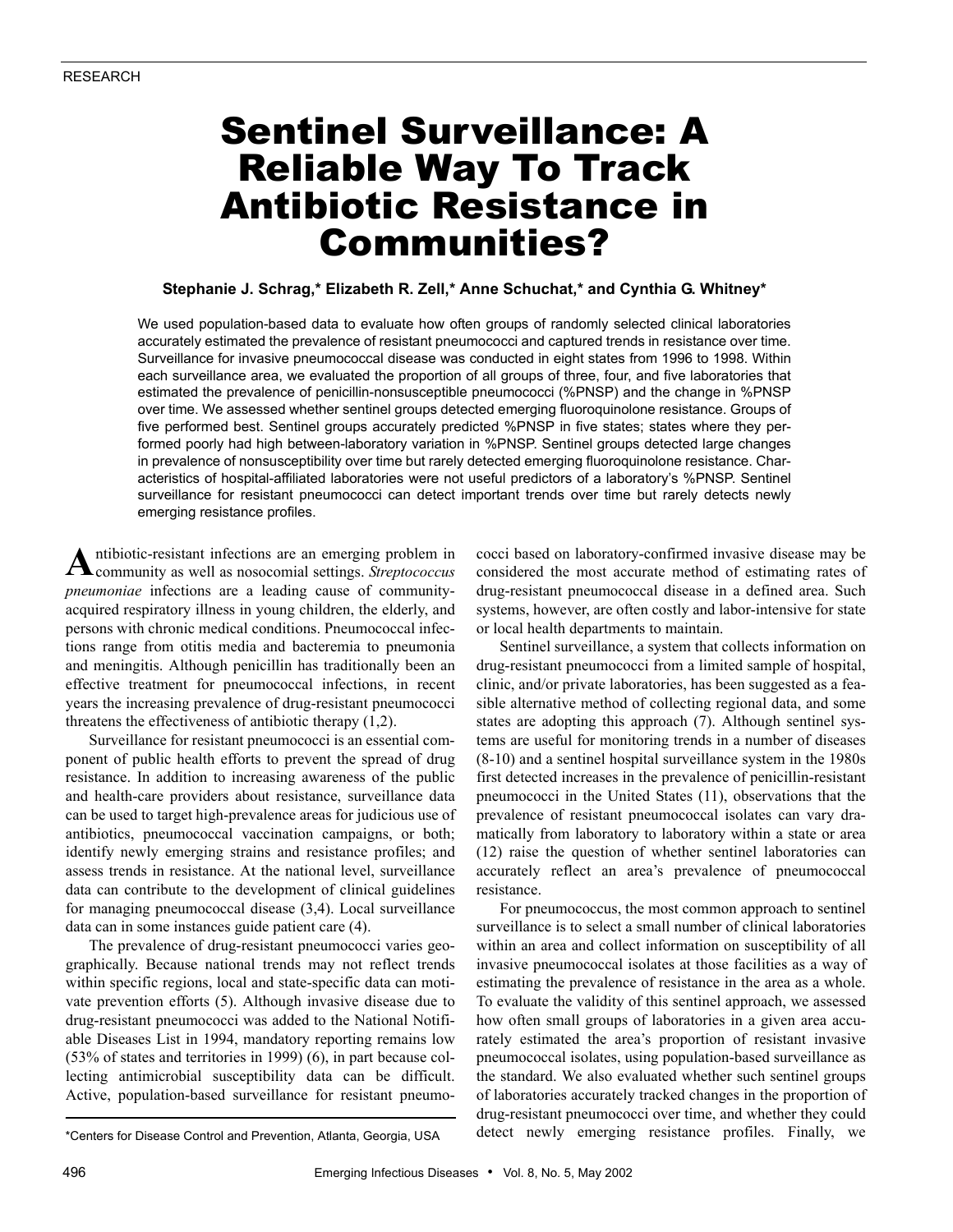explored whether hospital characteristics could be used to guide selection of hospital laboratories for inclusion in sentinel systems, in order to increase the system's representativeness and reliability.

### **Methods**

#### **Population-Based Data**

Invasive pneumococcal surveillance was conducted from 1996 to 1998 as part of the Active Bacterial Core Surveillance/ Emerging Infections Program Network (ABCs) using previously described methods (1). Briefly, project personnel communicated at least twice each month with contacts in all participating microbiology laboratories serving acute-care hospitals in San Francisco County, California; Connecticut; eight counties in Georgia (Cobb, Clayton, De Kalb, Douglas, Fulton, Gwinnett, Newton, and Rockdale) with 12 additional Atlanta-area counties starting in 1997; six counties in Maryland (Anne Arundel, Baltimore, Baltimore City, Carroll, Harford, and Howard); seven counties in Minnesota (Anoka, Carver, Dakota, Hennepin, Ramsey, Scott, and Washington); seven counties in New York starting in 1997 (Genesee, Livingston, Monroe, Ontario, Orleans, Wayne, and Yates); three counties in Oregon (Clackamas, Multnomah, and Washington); and five counties in Tennessee (Davidson, Hamilton, Knox, Shelby, and Williamson).

A case was defined as the isolation of *Streptococcus pneumoniae* from a normally sterile site (e.g., blood or cerebrospinal fluid) from a resident of a surveillance area. Periodic audits were conducted in each area. Any cases newly identified by audits were included in the surveillance database.

All isolates were sent to one of two centralized laboratories for susceptibility testing by broth microdilution, with a panel of drugs that included (in 1998) penicillin, amoxicillin, cefotaxime, cefuroxime, meropenem, erythromycin, clindamycin, chloramphenicol, vancomycin, rifampin, levofloxacin, trovafloxacin, and quinupristin-dalfopristin (Synercid7). Nonsusceptibility (resistance and intermediate susceptibility) was determined according to criteria of the National Committee for Clinical Laboratory Standards (13).

# **Ability of Sentinel Laboratory Groups To Estimate Proportion of Resistant Isolates**

In each surveillance area for 1998, we generated all possible simple random samples of three, four, and five laboratories, excluding laboratories with <10 isolates. We limited our selection to up to five laboratories because a central objective of sentinel surveillance is to reduce required resources by reducing the number of facilities participating in the surveillance system. We refer to these simple random samples as sentinel groups of laboratories. We then calculated the percent of penicillin-nonsusceptible (MIC  $\geq 0.1$  µg/mL) pneumococci (%PNSP) among isolates in each of these sentinel groups and compared these percentages to the area's actual %PNSP, as measured by ABCs. The %PNSP in sentinel groups was considered to be accurate if it was within 5 percentage points of the area's actual %PNSP. We chose this interval because variation in the %PNSP within this range is unlikely to influence public health decisions (12).

We used a finite population correction based on the total number of isolates in each surveillance area to assess the number of randomly sampled isolates that would be needed to estimate an area's actual %PNSP within 5 percentage points (14). We compared that number with the number of isolates in sentinel groups in each area.

### **Ability of Sentinel Groups To Track Changes in Prevalence of Drug-Resistant Pneumococci over Time**

In each surveillance area, we subtracted the %PNSP in each possible group of five laboratories in 1996 from that measured for the group of five laboratories in 1998. We included only laboratories with >10 isolates in each of the 2-year periods. We then measured how often the change in %PNSP in sentinel groups was within 5 percentage points of the area's actual change in %PNSP during the same time periods, based on ABCs data. We performed a similar analysis using the percentage of erythromycin-nonsusceptible (MIC  $>0.5 \mu g/mL$ ) isolates as the outcome measure.

# **Ability of Sentinel Goups To Detect Emerging Fluoroquinolone Resistance**

Using data from 1998, we measured the proportion of all possible groups of five sentinel laboratories within each surveillance area that captured any pneumococcal isolates with fluoroquinolone (levofloxacin or trovafloxacin) nonsusceptibility. We then compared that proportion with area-specific data on the presence of pneumococcal fluoroquinolone resistance from ABCs in 1998.

#### **Evaluation of Hospital Predictors of %PNSP**

We merged ABCs data from 1997 and 1998 with purchased data on hospital characteristics collected by the American Hospital Association (AHA) as part of the AHA Annual Survey of Registered American Hospitals in 1997. We categorized each hospital that matched between the two datasets into the following PNSP classes:  $\geq$ 5 percentage points above the surveillance area proportion PNSP (high PNSP), <5 percentage points above or below the surveillance area PNSP (average PNSP), or >5 percentage points below the surveillance area PNSP (low PNSP). We used logistic regression to perform univariate analyses. We compared hospital characteristics in the high group with those in the average group, separately comparing hospital characteristics in the low group with those in the average group. We categorized continuous variables according to their quartiles or medians based on their distributions. We limited our analysis to hospital characteristics that might plausibly influence a hospital's %PNSP based on findings of previous studies (15,16).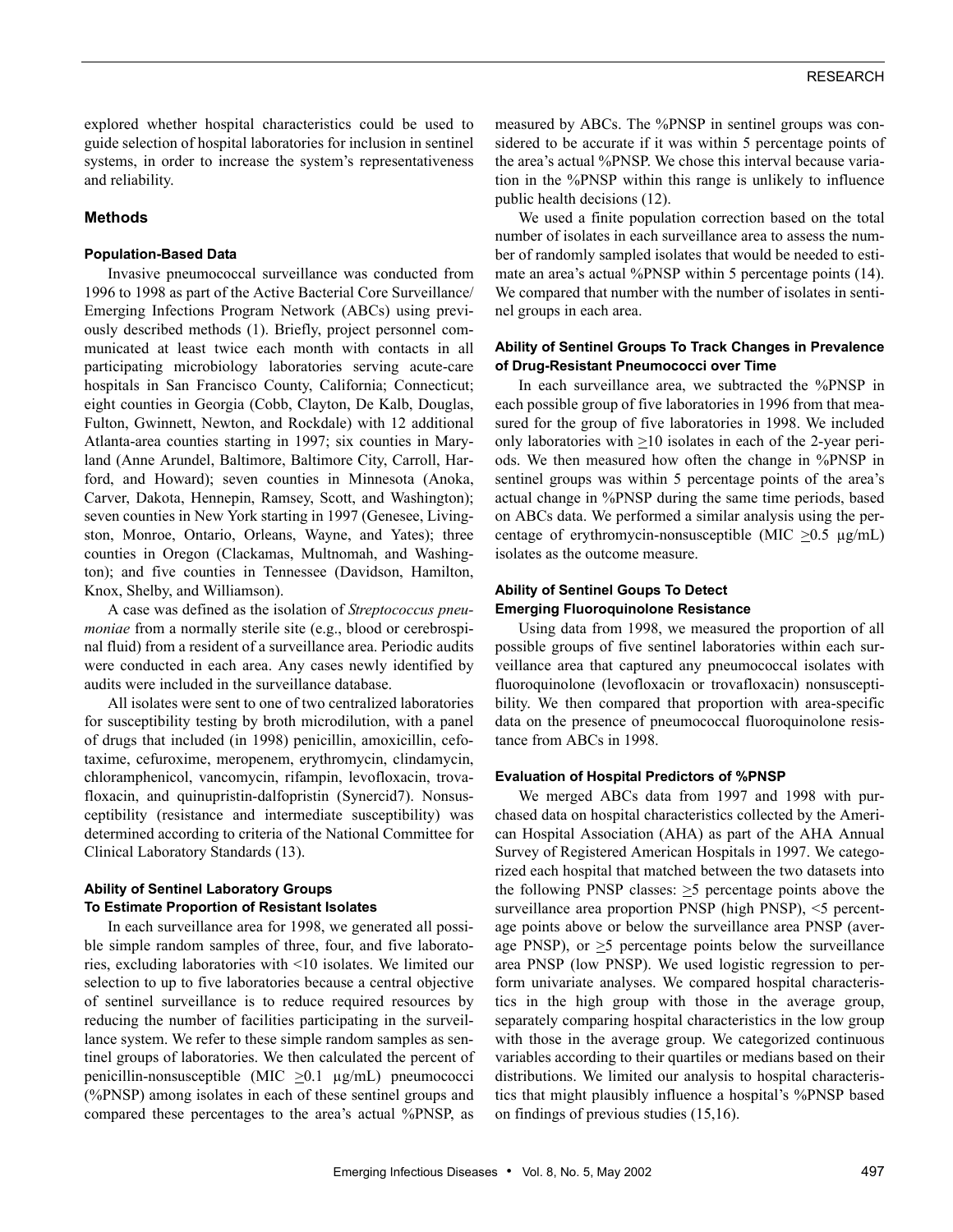## **Results**

#### **Population-Based Data**

The %PNSP across surveillance areas in 1998 varied from 15 (California and New York) to 35 (Tennessee) (Table 1). The number of laboratories that isolated invasive pneumococci and the total number of invasive pneumococcal isolates also varied by surveillance area (Table 1). Consistent with previous observations (12), each surveillance area had striking variation across laboratories in the %PNSP in invasive pneumococcal isolates (Figure).

#### **Ability of Sentinel Laboratory Groups To Estimate %PNSP**

In New York, California, and Oregon (areas with a relatively small number of laboratories with >10 invasive pneumococcal isolates), sentinel groups of three, four, or five laboratories all did well at estimating the area's actual %PNSP (Table 1). In the remaining areas, increasing the number of laboratories included in sentinel groups from three to five increased the probability that the sentinel %PNSP approached the area's actual %PNSP. However, in Georgia and Tennessee, the two areas with the highest actual %PNSP, sentinel groups of five laboratories still poorly estimated the area's actual percentage (Table 1).

In surveillance areas where most sentinel groups had an adequate sample size to estimate %PNSP accurately (i.e., the number of isolates met the sample size requirement), sentinel groups performed well compared with population-based surveillance (Table 2). In contrast, in Georgia and Tennessee, where sentinel groups performed poorly, a smaller proportion of sentinel groups met the minimum sample size requirements. However, in some states that failed to meet sample size requirements (e.g., Connecticut), sentinel groups performed well.

# **Ability of Sentinel Groups To Detect Trends in Prevalence of Nonsusceptible Pneumococci**

The actual change in %PNSP in 1998 compared with that in 1996 varied across areas, ranging from Georgia's 2% decline to Maryland's 7% increase (Table 3). Because sentinel groups of five were the most accurate at predicting an area's actual %PNSP, we focused strictly on groups of five for this analysis. Laboratories participating in ABCs in 1998 were often not the same as those participating in 1996 because of hospital or laboratory mergers, closing or opening of microbiology facilities in the surveillance areas, and expansion of areas under surveillance. Consequently, only a subset of all possible sentinel groups in 1998 matched those in 1996.

Over two thirds of each area's sentinel groups of five accurately estimated changes in %PNSP, except in Tennessee, where only 45% correctly estimated a  $\leq$ 5 percentage point change (Table 3). In the three areas with large changes in  $\%$ PNSP ( $>$ 3) percentage points), >90% of sentinel groups in each area predicted the direction of the change (increases in each case).

Trends in the proportion of isolates that were erythromycin nonsusceptible also varied by area, and three areas showed large increases from 1996 to 1998 (Table 3). Similar to trends observed for penicillin nonsusceptibility, sentinel groups had a high probability of detecting these increases in erythromycin nonsusceptibility (Table 3).

## **Ability of Sentinel Groups To Detect Emerging Fluoroquinolone Resistance**

In 1998, seven isolates submitted to ABCs were nonsusceptible to levofloxacin; five of these were also nonsusceptible to trovafloxacin. The isolates came from seven different hospitals, located in five of the eight surveillance areas (California, Connecticut, Maryland, Minnesota, and Oregon). One of these hospitals, the only hospital from Oregon, had only five invasive pneumococcal isolates in 1998 and thus was excluded from our analysis of sentinel groups. Approximately 40% of sentinel groups of five laboratories in these areas (range 37% in Connecticut to 45% in Maryland) included a laboratory with a fluoroquinolone-nonsusceptible isolate, except in California, where there was only one possible sentinel group of five laboratories and this group included the fluoroquinolone-nonsusceptible isolate.

| Table 1. Ability of sentinel groups of three, four, and five laboratories to estimate accurately %PNSP, 1998 <sup>a</sup> |                                          |              |                |                                                                 |                                                   |                                                   |  |
|---------------------------------------------------------------------------------------------------------------------------|------------------------------------------|--------------|----------------|-----------------------------------------------------------------|---------------------------------------------------|---------------------------------------------------|--|
|                                                                                                                           |                                          |              |                | % of sentinel groups within 5 percentage points of actual %PNSP |                                                   |                                                   |  |
| Area                                                                                                                      | Labs with $>10$<br>isolates (total labs) | Actual %PNSP | Total isolates | 3 labs (no. of groups;<br>overall range in %PNSP)               | 4 labs (no. of groups;<br>overall range in %PNSP) | 5 labs (no. of groups;<br>overall range in %PNSP) |  |
| CA                                                                                                                        | 5(9)                                     | 15           | 181            | $100(10; 12-17)$                                                | $100(5; 13-16)$                                   | 100(1; NA)                                        |  |
| <b>CT</b>                                                                                                                 | 25(32)                                   | 18           | 681            | 73 (2,300; 2-31)                                                | 81 (12,650;4-30)                                  | 87 (53,130;6-30)                                  |  |
| <b>GA</b>                                                                                                                 | 18(34)                                   | 33           | 860            | 45 (816; 19-51)                                                 | 52 (3,060; 20-49)                                 | 58 (8,568; 21-48)                                 |  |
| MD                                                                                                                        | 20(26)                                   | 22           | 579            | $60(1,140; 8-40)$                                               | 68 (4,845; 9-38)                                  | 74 (15,504; 10-37)                                |  |
| <b>MN</b>                                                                                                                 | 12(24)                                   | 20           | 470            | 78 (220; 11-30)                                                 | 88 (495; 12-29)                                   | 94 (792; 14-28)                                   |  |
| <b>NY</b>                                                                                                                 | 5(19)                                    | 15           | 191            | $80(10; 9-15)$                                                  | $100(5; 10-14)$                                   | 100(1; NA)                                        |  |
| <b>OR</b>                                                                                                                 | 6(13)                                    | 21           | 228            | $80(20; 14-25)$                                                 | 93 (15; 14-23)                                    | $100(6; 17-21)$                                   |  |
| TN                                                                                                                        | 20(30)                                   | 35           | 419            | 37 (1,140; 11-62)                                               | 40 (4,845; 13-59)                                 | 44 (15,504;14-57)                                 |  |

<sup>a</sup>In Active Bacterial Core surveillance areas.

%PNSP, percent of penicillin-nonsusceptible invasive pneumococcal isolates.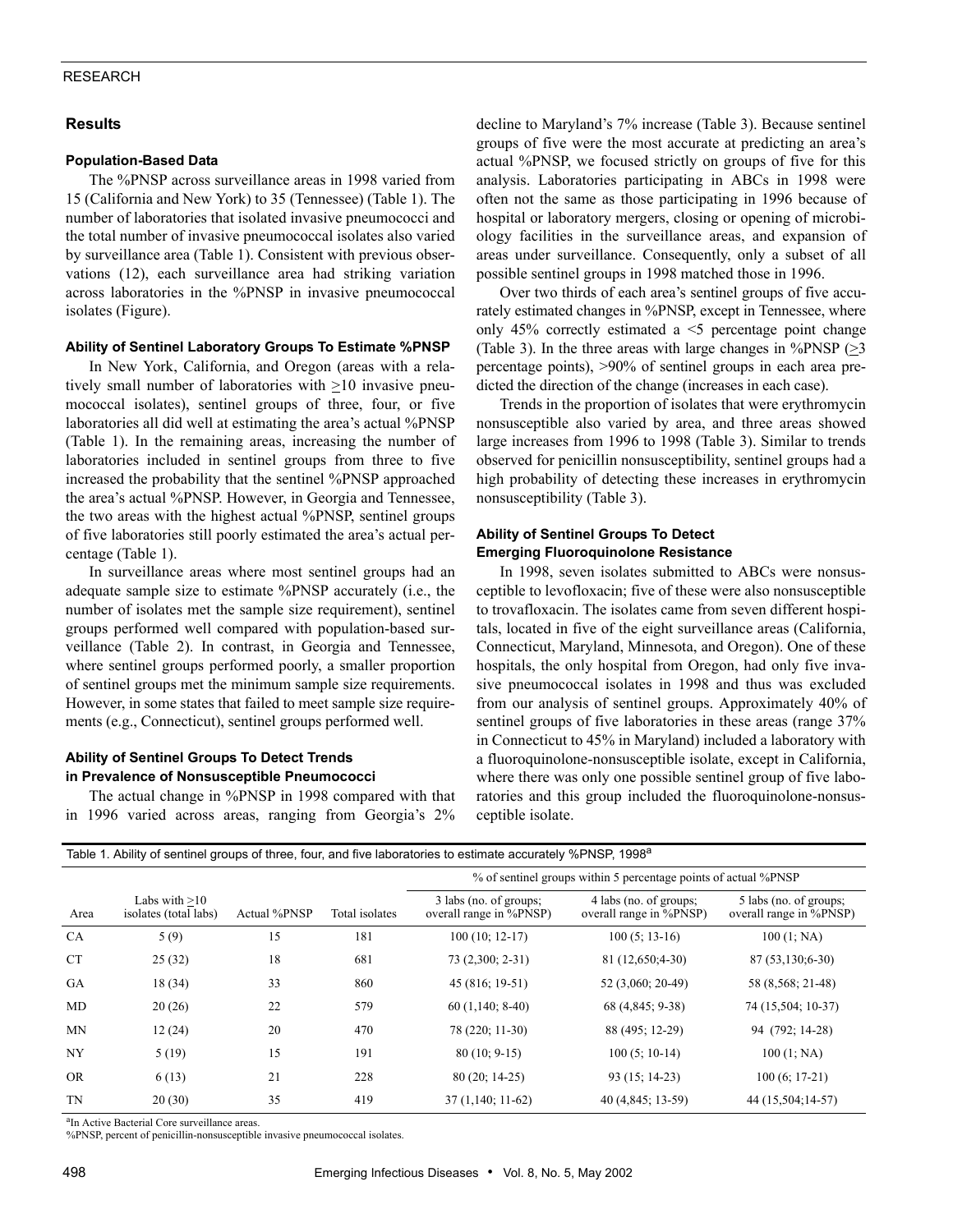$%$  of



Figure. Between-laboratory variation in percent penicillin-nonsusceptible isolates (%PNSP) and number of invasive pneumococcal isolates in selected surveillance areas. A) Connecticut; B) Selected counties of Maryland; C) Selected counties of Tennessee. Solid line denotes the area's actual %PNSP from active, population-based surveillance.

#### **Evaluation of Hospital Predictors of %PNSP**

The merged dataset of ABCs and AHA hospitals contained 104 hospitals: 24 (23%) were in the high PNSP category, 52 (50%) were in the average PNSP category; and 28 (27%) were in the low PNSP category. Hospitals that admitted only children (four hospitals that matched between the two datasets) were significantly more likely to be in the high PNSP group than in the average group (all four hospitals fell in the high category; Fisher's exact test, p=0.008). Larger hospitals (measured by adjusted inpatient days, total beds, or total beds set up and staffed) were more likely to fall in the average category, but this trend was not consistent for all indicators capturing hospital size (Table 4). Additional variables tested by univariate analysis were not predictive of falling in the high or low category (Table 4). When we performed similar analyses using the percent of erythromycin-nonsusceptible isolates or of isolates with resistance to more than one drug class as the primary outcome measure, no additional predictors were identified.

In areas where sentinel surveillance did not accurately estimate the %PSNP (Georgia and Tennessee), can hospital predictors be used to improve performance? When we limited sentinel groups of five to the laboratories with the largest number of isolates, the range in %PNSP narrowed, but accuracy was not guaranteed (range in Georgia 29%-34%; range in Tennessee 36%-44%). Additionally, consistent with the analysis above, hand-picking sentinel hospitals to include those with a high proportion of pediatric isolates was likely to overestimate the actual %PNSP; in Georgia the children's hospital had a %PNSP of 61%, whereas the area's true %PNSP was 33% (Table 1).

Table 3. Ability of sentinel groups of five laboratories to estimate an area's change in %PNSP and erythromycin-nonsusceptible pneumococci, 1996–1998

| Table 2. Number of isolates required to estimate accurately %PNSP     |
|-----------------------------------------------------------------------|
| in a given area and percentage of sentinel laboratory groups that met |
| sample size requirements                                              |

| Area      | Actual<br>%PNSP<br>(target range) | No. of isolates<br>needed to esti-<br>mate %PNSP <sup>a</sup> | % of sentinel groups of 5 laborato-<br>ries with $\geq$ no. of required isolates |
|-----------|-----------------------------------|---------------------------------------------------------------|----------------------------------------------------------------------------------|
| CA        | $15(10-20)$                       | 94                                                            | 100                                                                              |
| <b>CT</b> | $18(13-23)$                       | 172                                                           | 3                                                                                |
| GA        | $33(28-38)$                       | 243                                                           | 40                                                                               |
| <b>MD</b> | $22(17-27)$                       | 183                                                           | 12                                                                               |
| <b>MN</b> | $20(15-25)$                       | 163                                                           | 70                                                                               |
| NY        | $15(10-20)$                       | 97                                                            | 100                                                                              |
| <b>OR</b> | $21(16-26)$                       | 120                                                           | 100                                                                              |
| TN        | $35(30-40)$                       | 191                                                           | 0                                                                                |

| Outcome<br>measure | Area <sup>a</sup> | Actual<br>change<br>in % NS<br>pneumococci | % sentinel groups<br>within 5 percentage<br>points of the area's<br>actual change in %<br>NS pneumococci | sentinel groups<br>detecting an<br>increase or<br>decrease in the<br>actual % NS<br>pneumococci <sup>c</sup> |
|--------------------|-------------------|--------------------------------------------|----------------------------------------------------------------------------------------------------------|--------------------------------------------------------------------------------------------------------------|
| Penicillin NS      | <b>CA</b>         | $+3$                                       | 100(1)                                                                                                   | 100                                                                                                          |
|                    | <b>CT</b>         | $+1$                                       | 67 (15,504)                                                                                              |                                                                                                              |
|                    | GA                | $-2$                                       | 76 (2,002)                                                                                               |                                                                                                              |
|                    | <b>MD</b>         | $+7$                                       | 70 (15,504)                                                                                              | 93                                                                                                           |
|                    | <b>MN</b>         | $+6$                                       | 97 (252)                                                                                                 | 99                                                                                                           |
|                    | TN                | $\mathbf{0}$                               | 45 (462)                                                                                                 |                                                                                                              |
| Erythromycin<br>NŚ | <b>CA</b>         | $-2$                                       | 100(1)                                                                                                   |                                                                                                              |
|                    | <b>CT</b>         | $+2$                                       | 95 (15,504)                                                                                              |                                                                                                              |
|                    | GA                | $+6$                                       | 80 (2,002)                                                                                               | 86                                                                                                           |
|                    | <b>MD</b>         | $+6$                                       | 97 (15,504)                                                                                              | 99                                                                                                           |
|                    | <b>MN</b>         | $+7$                                       | 83 (252)                                                                                                 | 99.6                                                                                                         |
|                    | TN                | $+2.5$                                     | 51 (462)                                                                                                 |                                                                                                              |
|                    |                   |                                            |                                                                                                          |                                                                                                              |

<sup>a</sup> No. of isolates, n, required to estimate the area's actual %PNSP (P) within 5 percentage points (d=0.05) with 95% confidence (Z=1.96) is:  $n = (Z^2 P(1-P))/d^2$ , where d is the range of accepted variation around the actual %PNSP, and Z is the Z-score range within which values must fall. Because the total no. of isolates per area, N, was small, we corrected this estimate for finite population size:  $n=n/[1+(n-1)/N]$ . There is no power associated with this estimate (14).

<sup>a</sup> NY joined ABCs in 1997; the only group of 5 laboratories in OR in 1996 did not match any of the groups in 1998.

<sup>b</sup>Groups that merged between the 2 years.

<sup>c</sup>We limited this analysis to areas with  $\geq$ 3% change in either direction.

%PNSP, percent of penicillin-nonsusceptible pneumocooccal isolates.

%PNSP, percent penicillin-nonsusceptible pneumococci; NS, nonsusceptible.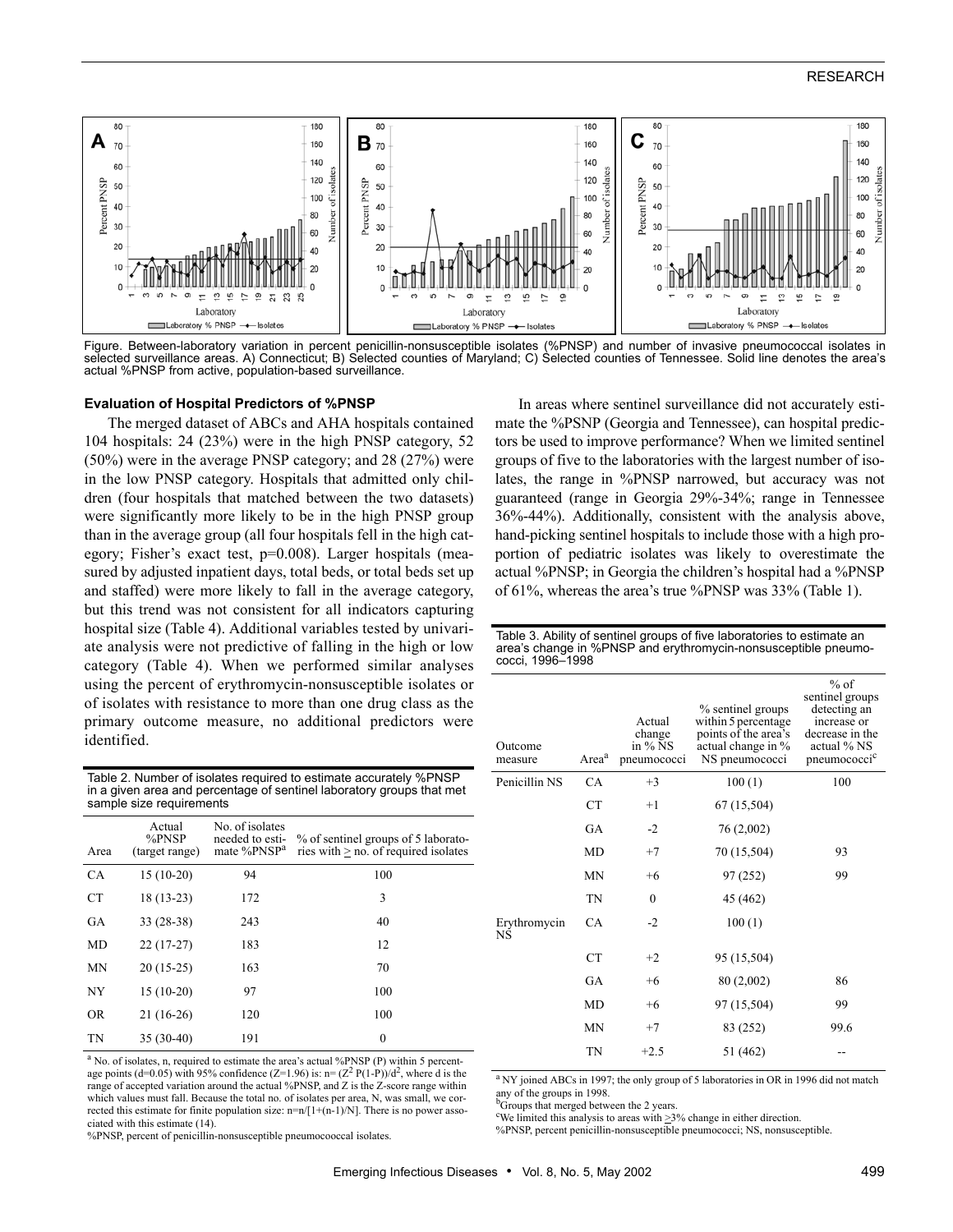|                                         |                  | High vs. average %PNSP |                  |         | Low vs. average %PNSP |                  |            |          |
|-----------------------------------------|------------------|------------------------|------------------|---------|-----------------------|------------------|------------|----------|
|                                         | No.              |                        |                  |         |                       | No.              |            |          |
| Hospital characteristic                 | High             | Avg                    | Odds ratio       | p value | Low                   | Avg              | Odds ratio | p value  |
| Adjusted inpatient days <sup>b</sup>    |                  |                        |                  | 0.02    |                       |                  |            | 0.06     |
| 0-66,452                                | 11               | $\boldsymbol{7}$       | Ref <sup>c</sup> |         | 8                     | $\boldsymbol{7}$ | Ref        |          |
| 66,453-104,771                          | 5                | 11                     | 0.29             | 0.09    | 10                    | 11               | 0.80       | 0.73     |
| 104,772-146,879                         | 6                | 17                     | 0.23             | 0.03    | 3                     | 17               | 0.15       | 0.02     |
| >146,879                                | $\mathfrak{Z}$   | 16                     | 0.12             | 0.007   | $\tau$                | 16               | 0.38       | 0.17     |
| Total beds set up and staffed           |                  |                        |                  | 0.04    |                       |                  |            | 0.25     |
| $0 - 173$                               | 11               | 8                      | Ref              |         | $\tau$                | $\,$ 8 $\,$      | Ref        |          |
| 174-300                                 | 6                | 11                     | 0.40             | 0.18    | 10                    | 11               | 1.04       | 0.96     |
| 301-413                                 | $\overline{4}$   | 16                     | 0.19             | 0.02    | 5                     | 16               | 0.36       | 0.16     |
| >414                                    | $\overline{4}$   | 16                     | 0.19             | 0.02    | 6                     | 16               | 0.43       | 0.23     |
| Adult medical/surgical and ICU beds     |                  |                        |                  |         |                       |                  |            |          |
| $0 - 16$                                | 15               | 19                     | Ref              |         | 17                    | 19               | Ref        |          |
| $>16$                                   | $\boldsymbol{7}$ | 26                     | 0.31             | 0.05    | 9                     | 29               | 0.39       | 0.06     |
| Pediatric medical/surgical and ICU beds |                  |                        |                  |         |                       |                  |            |          |
| $0 - 10$                                | 13               | 20                     | Ref              |         | 16                    | 20               | Ref        |          |
| >11                                     | 9                | 25                     | 0.55             | 0.26    | $10\,$                | 25               | 0.50       | 0.17     |
| Hospital with a pediatric ICU           |                  |                        |                  |         |                       |                  |            |          |
| No                                      | 18               | 35                     | Ref              |         | 22                    | 35               | Ref        |          |
| Yes                                     | $\overline{4}$   | 10                     | 0.78             | 0.70    | $\overline{4}$        | $10\,$           | 0.64       | 0.49     |
| <b>Medicaid inpatient days</b>          |                  |                        |                  | 0.10    |                       |                  |            | 0.36     |
| $0 - 3,730$                             | 9                | 10                     | Ref              |         | $\tau$                | 10               | Ref        |          |
| 3,731-8,797                             | $\tau$           | 10                     | 0.78             |         | 9                     | 10               | 1.3        | 0.71     |
| 8,798-19,477                            | $\tau$           | 15                     | 0.52             |         | $\overline{4}$        | 15               | 0.38       | $0.20\,$ |
| >19,477                                 | $\overline{2}$   | 16                     | 0.14             |         | 8                     | 16               | 0.71       | 0.61     |
| <b>Medicare inpatient days</b>          |                  |                        |                  | 0.04    |                       |                  |            | $0.02\,$ |
| $0-18,246$                              | 10               | 6                      | Ref              |         | 10                    | 6                | Ref        |          |
| 18,247-29,026                           | 5                | 12                     | 0.25             | 0.06    | 9                     | 12               | 0.45       | 0.24     |
| 29,027-45,471                           | $\sqrt{5}$       | 18                     | $0.17\,$         | 0.01    | 3                     | 18               | 0.10       | 0.005    |
| >45,471                                 | 5                | 15                     | 0.20             | 0.03    | 6                     | 15               | 0.24       | 0.04     |
| Metropolitan statistical area size      |                  |                        |                  |         |                       |                  |            |          |
| 1 million population                    | $\sqrt{5}$       | 10                     | Ref              |         | 5                     | 10               | Ref        |          |
| $>1$ million population                 | 20               | 41                     | 0.98             | 0.97    | 23                    | 41               | 1.12       | 0.84     |

|  |  | Table 4. Univariate analysis of characteristics of hospitals with a high or low %PNSP compared with hospitals with an average %PNSP <sup>a</sup> |
|--|--|--------------------------------------------------------------------------------------------------------------------------------------------------|
|  |  |                                                                                                                                                  |

<sup>a</sup>High %PNSP was defined as  $\geq$ 5 percentage points above the surveillance area % of penicillin-nonsusceptible pneumococci (PNSP); low as  $\geq$ 5 percentage points below the surveil-

## **Discussion**

As the incidence of drug-resistant pneumococcal disease continues to increase, the need for local and state-specific data on the emergence of drug-resistant invasive pneumococcal strains also grows. Although active, population-based surveillance provides highly accurate data for tracking pneumococcal resistance trends, few states can afford to implement such labor-intensive and costly systems. Moreover, states may have a variety of objectives for their surveillance systems, ranging from increasing awareness of resistance in local communities and promoting appropriate antibiotic use activities to estimating directly the drug-resistant isolates and trends in drug resistance; some of these objectives require more accurate surveillance systems than others.

Our evaluation of the performance of sentinel laboratory groups suggests that sentinel surveillance is a viable alternative to population-based surveillance in situations where a high degree of accuracy is not required. In some cases, sentinel

lance area %PNSP; average as <5 percentage points above or below the surveillance area %PNSP.<br><sup>b</sup>Adjusted inpatient days were calculated as Inpatient Days + (Inpatient Days \* [Outpatient Revenue/Inpatient Revenue]).<br><sup>c</sup>P e

Ref=Referent group.

ICU, intensive-care unit.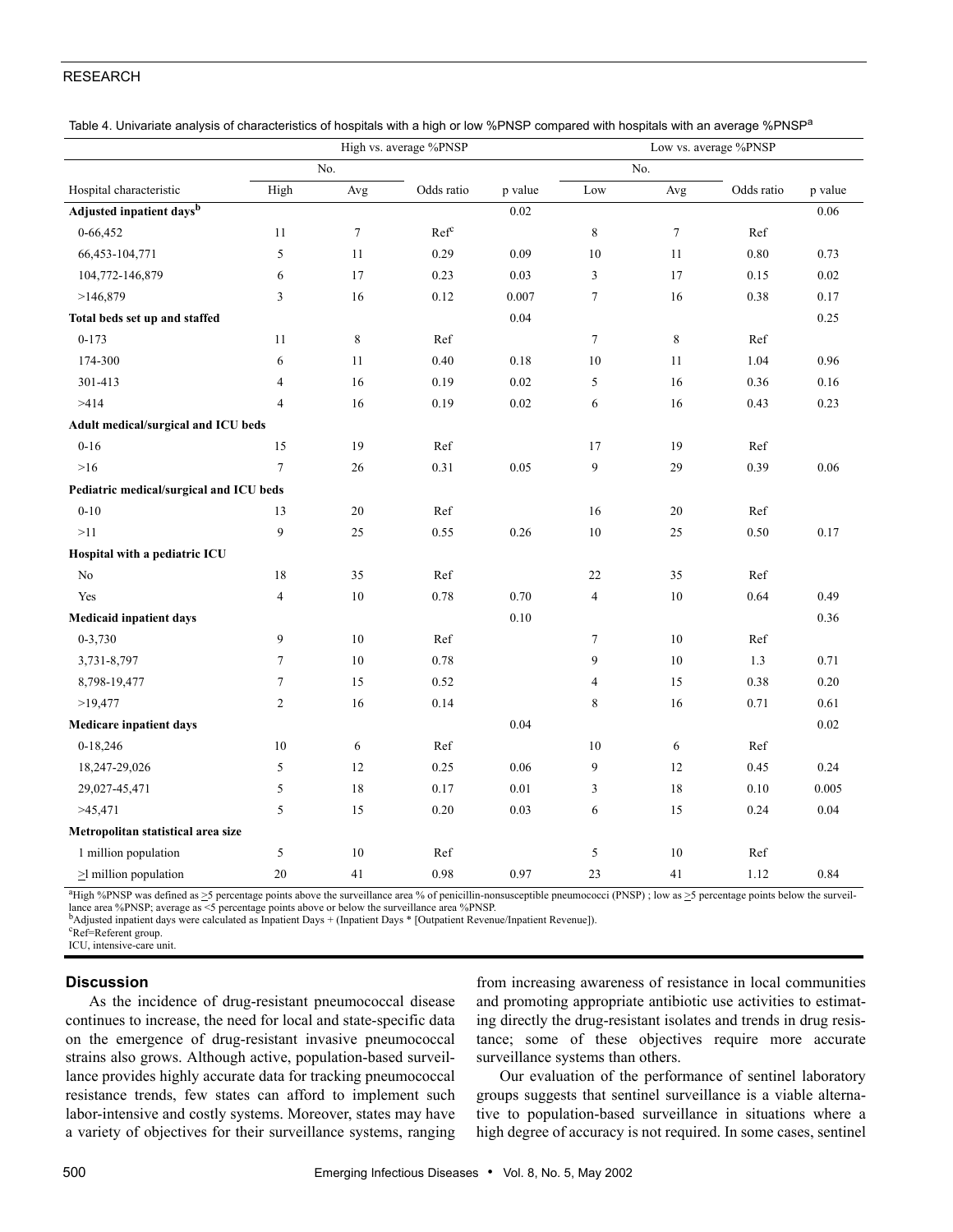surveillance may also be useful when accurate estimates of %PNSP trends are a primary objective. Sentinel laboratory groups were most reliable at detecting large increases or decreases in the proportion of nonsusceptible invasive isolates; the groups varied in their ability to predict an area's actual %PNSP; and they were poor at detecting newly emerging fluoroquinolone resistance. As a result, areas considering sentinel surveillance should design systems and interpret data with caution.

Baseline information on isolates processed annually per laboratory and between-laboratory variability in %PNSP can be used to predict how well sentinel systems will perform at estimating this percentage in a given area. Such information can often be collected retrospectively or prospectively from microbiology laboratories. Authorities in areas with high between-laboratory variability or with few isolates per laboratory may want to consider alternatives or complements to sentinel systems.

Reasons for high between-laboratory variability in the proportion of nonsusceptible invasive pneumococcal isolates, such as we observed in Tennessee (Figure), remain unclear. This variability likely reflected differences in the risk for nonsusceptible pneumococcal infections in communities served by different laboratories. Because health insurance policies in the United States often determine the hospitals and laboratories that patients use, these facilities rarely serve populations that are representative of the community as a whole or even the neighborhood where the hospital is located. Characterizing risk factors for nonsusceptible invasive pneumococcal disease in a hospital's patient population is difficult. Readily obtainable hospital characteristics such as those collected by AHA did not explain the between-laboratory variation we observed. Unfortunately, some known predictors of resistance in healthcare settings, such as suburban middle- and upper-class patient populations (15,16), were not available to link to our surveillance data.

Although most basic hospital characteristics were not a reliable guide to selecting laboratories to be included in sentinel systems, pediatric hospitals were significantly more likely than other hospitals in an area to have a high %PNSP. Because children are a primary reservoir of *S. pneumoniae* and the incidence of invasive pneumococcal disease is elevated in children and the elderly (1), states may sometimes choose to include children's hospitals in sentinel surveillance systems to increase their likelihood of identifying resistance problems. However, to track trends in resistance to drugs such as fluoroquinolones that are not indicated for use in children, children's hospitals may not be reliable indicators.

For states wishing to increase the reliability of sentinel systems, increasing the overall number of laboratories participating in sentinel systems improved the accuracy of systems, particularly in areas where the %PNSP approaches 50%. However, in areas with high between-laboratory variation in %PNSP, accuracy is difficult to achieve without including most laboratories in the system.

For states or regions with a primary objective of detecting rare, newly emerging resistance profiles, more than one surveillance approach may be necessary. For example, sentinel surveillance combined with universal reporting of fluoroquinolone- or vancomycin-resistant pneumococci will help detect important new strains before they become widespread. Additionally, authorities in such areas may consider collecting the isolates captured by sentinel facilities and conducting susceptibility testing by using a more diverse drug panel than is typically used in most clinical microbiology laboratories.

If used and interpreted appropriately, sentinel laboratory surveillance helps document pneumococcal resistance and improve prevention efforts. Evaluation of alternative surveillance methods such as analysis of hospital antibiograms (17) or direct electronic reporting of susceptibility results from hospital laboratories to a central network (M. Soriano-Gabarro, unpub. data) will further contribute to identifying low-cost, feasible methods of documenting trends in pneumococcal resistance.

#### **Acknowledgments**

We acknowledge B. Barnes, N. Barrett, W. Baughman, N. Bennett, J. Besser, P. Cieslak, A. Craig, P. Daily, B. Damaske, R. Facklam, M. Farley, L. Gelling, J. Hadler, L Harrison, T. Hilger, J. Jorgensen, L. Lefkowitz, C. Lexau, R. Lynfield, M. Pass, A Reingold, K. Robinson, G. Rothrock, K. Stefonek, C. Wright, and S. Zansky for collecting population-based surveillance for invasive pneumococcal disease. We are grateful to J.T. Weber and E. Brink for comments on the manuscript.

Dr. Schrag is an epidemiologist in the Respiratory Diseases Branch, Division of Bacterial and Mycotic Diseases at the Centers for Disease Control and Prevention. Her research focuses on methods of monitoring and preventing the spread of pneumococcal resistance and on prevention of neonatal sepsis.

#### **References**

- 1. Whitney C, Farley M, Hadler J, Harrison L, Lexau C, Reingold A, et al. Increasing prevalence of multidrug-resistant *Streptococcus pneumoniae* in the United States. N Engl J Med 2000;343:1917-24.
- 2. Klugman KP. Pneumococcal resistance to antibiotics. Clin Microbiol Rev 1990;3:171-96.
- 3. Heffelfinger JD, Dowell SF, Jorgensen JH, Klugman KP, Mabry LR, Musher DM, et al. Management of community-acquired pneumonia in the era of pneumococcal resistance: a report from the Drug-Resistant *Streptococcus pneumoniae* Therapeutic Working Group. Arch Intern Med 2000;160:1399-408.
- 4. Dowell SF, Butler JC, Giebink GS, Jacobs MR, Jernigan D, Musher DM, et al. Acute otitis media: management and surveillance in an era of pneumococcal resistance—a report from the Drug-Resistant *Streptococcus pneumoniae* Therapeutic Working Group. Pediatr Infect Dis J 1999;18:1-9.
- 5. Belongia E, Proctor M, Vandermause M, Ahrabi-Fard S, Knobloch M, Keller P, et al. Antibiotic susceptibility of invasive *Streptococcus pneumoniae* in Wisconsin, 1999. WMJ 2000;99:55-9.
- 6. Roush S, Birkhead G, Koo D, Cobb A, Fleming D. Mandatory reporting of diseases and conditions by health care professionals and laboratories. JAMA 1999;282:164-70.
- 7. Jernigan DB, Kargacin L, Poole A, Kobayashi J. Sentinel surveillance as an alternative approach for monitoring antibiotic-resistant invasive pneumococcal disease in Washington State. Am J Pub Health 2001;91:142-5.